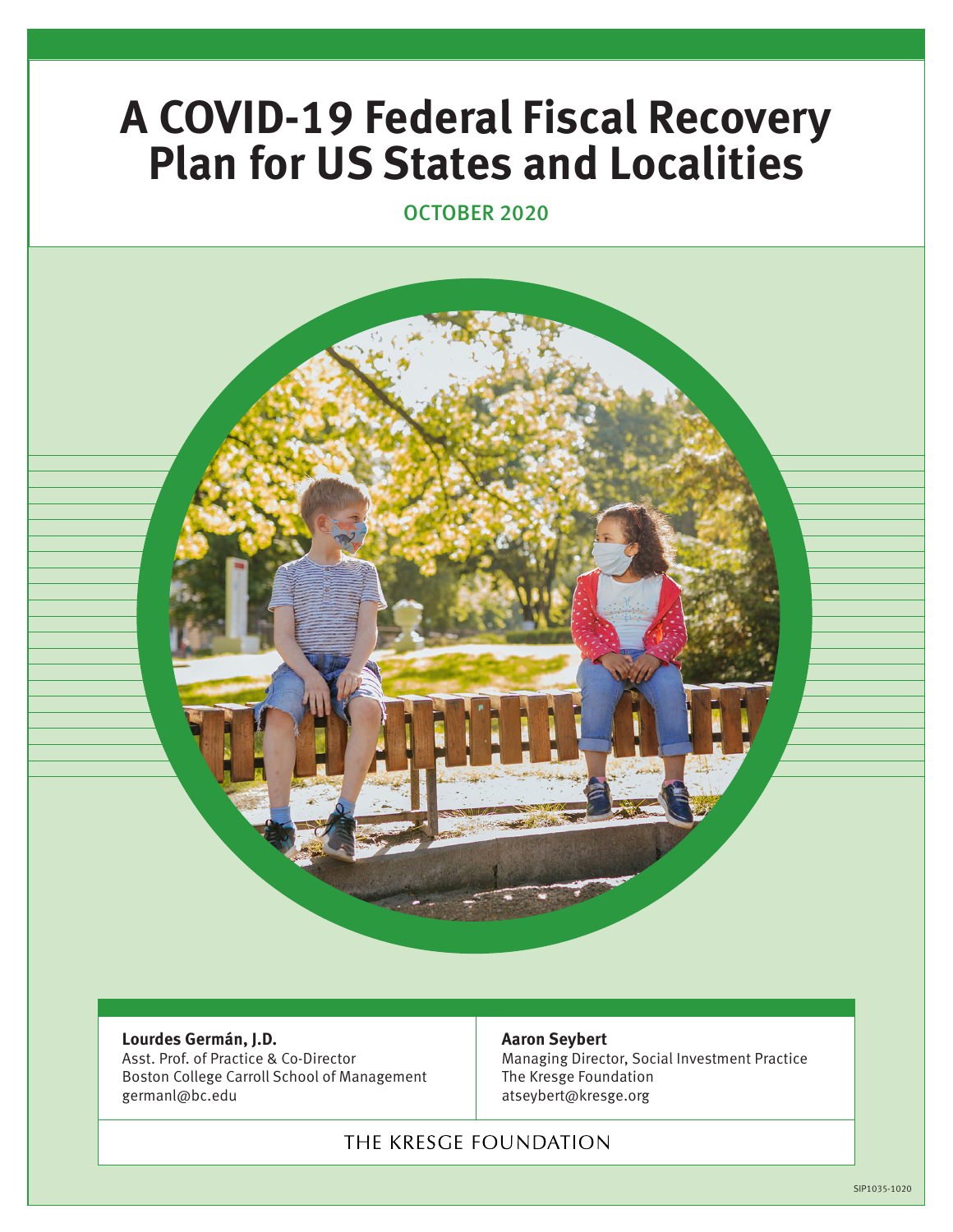## **Introduction**

The United States is facing an unprecedented fiscal crisis due to the global COVID-19 pandemic. It has led to the U.S.'s gravest recession since World War II and has resulted in the largest declines in per capita output in economies worldwide since 1870.**<sup>1</sup>** The fiscal health of state and local governments, which are primarily dependent on stable revenues and a healthy economy, face severe dislocations and rising resident demands. Concurrently, the pandemic has laid bare widespread systemic inequality and revealed how communities of color are disproportionately affected by COVID-19. To that end, the goal of this paper is to introduce policy recommendations and solutions that can stabilize and grow the fiscal base of U.S. cities during and after the COVID-19 crisis.

We will begin by summarizing the most notable fiscal trends impacting local governments in COVID-19's wake. These trends will inform short-term and long-term priority action areas. Next, we will outline new policies and programs to consider at the Federal level to enable municipalities to stabilize, strengthen, and grow fiscally via strategies that address fiscal health and equity. Historically, cities emerging from a recession with successful fiscal growth and investment strategies do not often ensure that emergent economic opportunities are equally accessible to underserved geographic areas and populations, thus exacerbating underlying economic and racial inequality. Therefore, it is essential that fiscal recovery strategies include meaningful measures to address the needs of underrepresented groups, to rebuild an economy that encourages inclusive growth and leaves no one behind.

## **The State of Local Government Public Finance in a COVID-19 World**

COVID-19 has spawned extreme reductions in fiscal capacity, at levels that far exceed the last Great Recession. All primary local tax revenue sources in U.S. cities slowed in 2020, and most cities have reported average expectations of 13% declines in the coming fiscal year's revenues.**<sup>2</sup>** As of late August 2020, local governments reported a \$360 billion revenue shortfall due to these factors arising from the pandemic.**<sup>3</sup>** These declines are occurring at a time of dramatic growth in expenditure needs that, in the opinion of nearly 90% of finance officers, is challenging their ability to meet the fiscal needs of communities in the coming fiscal year, according to a recent National League of Cities study.**<sup>4</sup>**

Yet despite the widespread hardship, the COVID-19 fiscal crisis is not affecting all localities equally.**<sup>5</sup>** Cities in regions with a high or disproportionate economic dependency on particular sectors—such as mining, oil, gas, transportation, employment services, travel, leisure, and hospitality—have been especially vulnerable to the recessionary effects of the pandemic.<sup>6</sup> Also, the economic and health impacts of COVID-19 have also varied widely by race and ethnicity, with Hispanic and African-American communities hardest hit.**<sup>7</sup>** Municipalities more reliant on income taxes, sales tax, hospitality taxes, casino revenues, and the like will be further at risk for the foreseeable future. A recent study by the Brookings Institute noted

As of late August 2020, local governments reported a \$360 billion revenue shortfall due to these factors arising from the pandemic.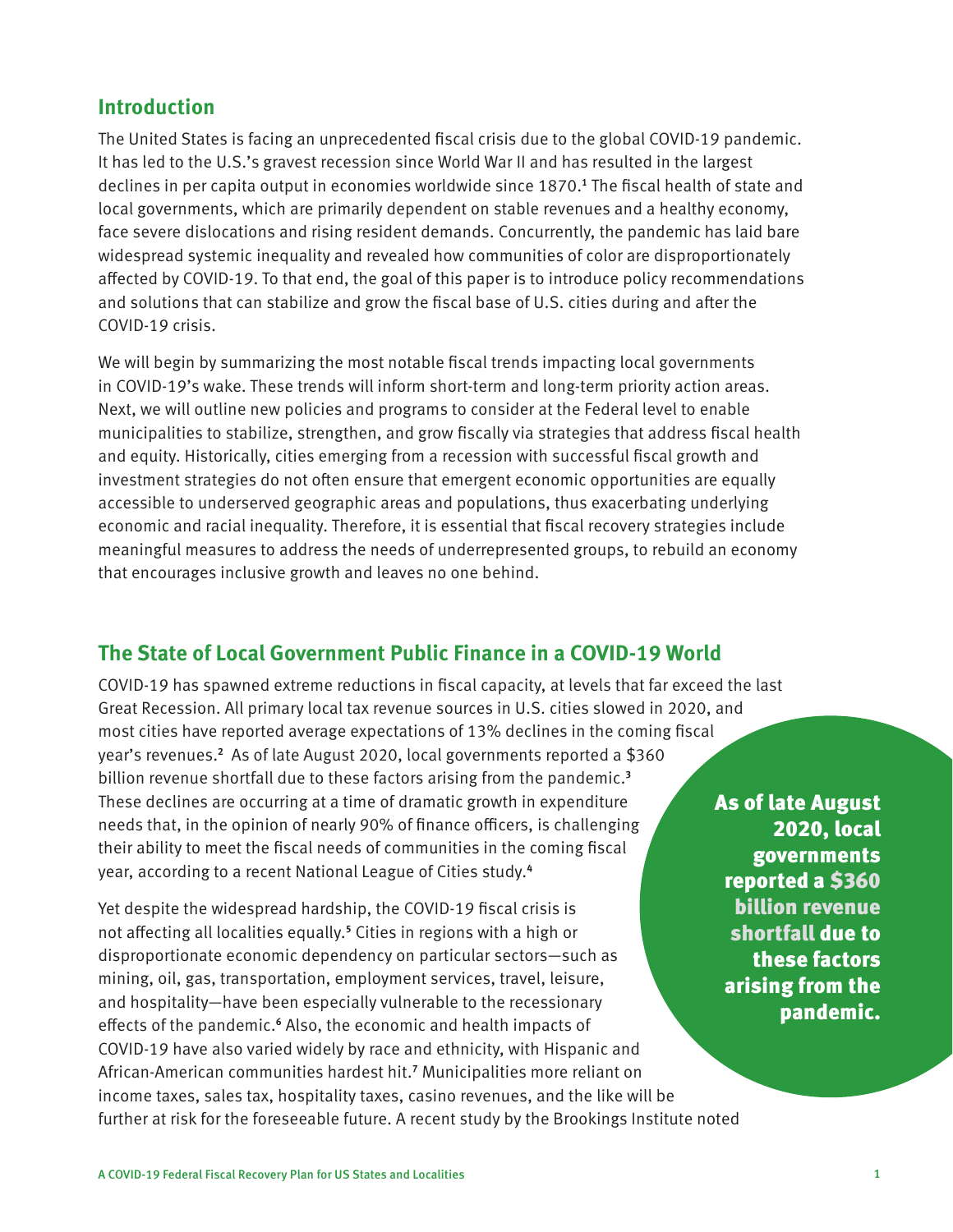that Midwestern industrial cities are most at risk from COVID-19's economic fallout, given the elasticity of their revenues to human interaction.**<sup>8</sup>** The Brookings Institute study also underscored how majority-minority cities with property values that are relatively low compared to peer cities are also at risk, as they rely more on elastic forms of income.**<sup>9</sup>**

The fiscal condition of state governments can also exacerbate a city's budgetary problems during an economic downturn and, as a result, should be considered and addressed when devising solutions to the COVID-19 fiscal crisis. Many American cities receive approximately 30% to 40% of revenues from intergovernmental transfers from state governments. Where an extensive revenue reliance on budgetary transfers from states exists, localities often face elevated fiscal risks if state budgets become so constrained that there is less revenue to distribute to localities in the form of grants, tax-sharing arrangements, or other mechanisms. While states are traditionally poised to withstand periodic deficits without endangering their long-term fiscal health, the pandemic has unexpectedly intensified the challenges states were already facing, leaving many with abruptly diminished resources. The federal government's decentralized response to the COVID-19 crisis has effectively created an unfunded mandate. States and local governments must pick up the tab for a national health crisis without the necessary

At present, 70% of CARES Act funds for state and local governments have already been allocated. Still, only 36 of the 19,000 cities, towns, and villages in the United States have received direct assistance under the CRF.

resources to do so. For instance, costs for Medicaid, a health care program representing the second-largest budget expense for most states, have increased significantly during COVID-19.**10** As a result, revenue and expenditure imbalances exist in several states, jeopardizing their respective long-term fiscal stability.**11** The circumstances surrounding these states indicate potential broader trends of unstable fiscal dynamics, wherein American cities nationwide may not be able to depend upon states as a reliable and consistent source of intergovernmental aid.

Targeted federal aid also plays a crucial role in a crisis, but the two primary national COVID-19 programs intended to support cities have lacked consistency and widespread adoption. The Coronavirus Aid, Relief, and Economic Security (CARES) Act, enacted in March 2020, created the Coronavirus Relief Fund (CRF) to provide direct aid to states, cities, and other localities. At present, 70% of CARES Act funds for state and local governments have already been allocated. Still, only 36 of the 19,000 cities, towns, and villages in the United States have received direct assistance under the CRF.**<sup>12</sup>**

The Federal Reserve also established the Municipal Liquidity Facility (MLF) to support the immediate flow of credit and liquidity to state and local governments borrowing money during the pandemic, under Section 13(3) of the Federal Reserve Act.**13** The heart of the program established a Special Purpose Vehicle (SPV), which is empowered to purchase \$500 billion of short-term notes directly from states, counties with a population of at least 500,000 residents, and cities with a population of at least 250,000 residents.**14** Currently, the MLF program has not been used to its full capacity to support transactions by many municipalities due to many practical difficulties associated with the program and other factors. It will sunset in December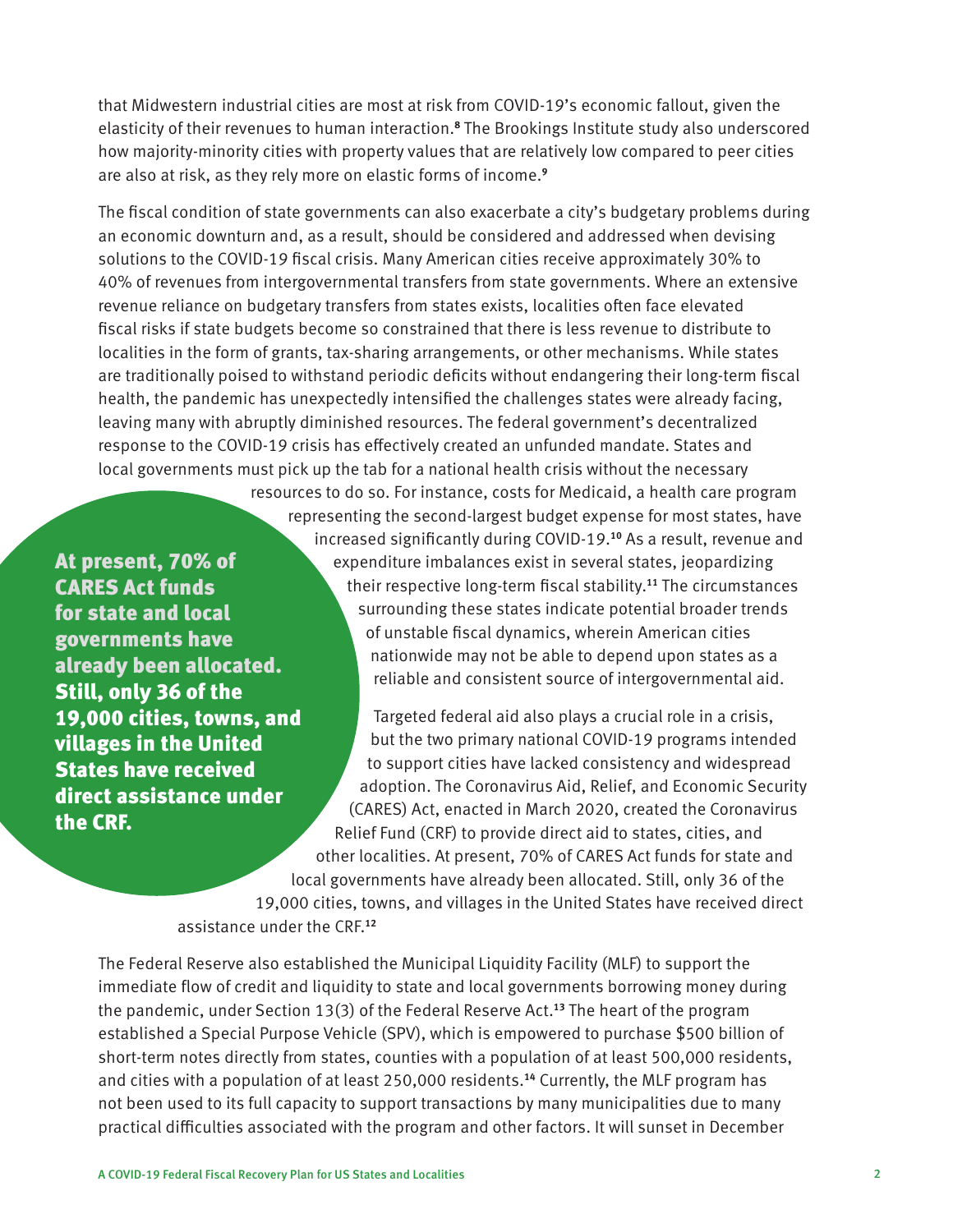2020, absent further federal action to extend the program.**<sup>15</sup>**

In response to these events and trends, many cities have begun imposing service cuts, layoffs, furloughs, and delays in spending to ease budgetary pressures.**16** Where cities cannot raise new revenues from intergovernmental channels or their own sources, many may resort to borrowing via municipal capital markets as a mechanism to raise money for infrastructure, to refinance past debt liabilities to generate savings, and to borrow money to account for short-term revenue gaps. However, many of the cities affected most by COVID-19 are limited in borrowing ability, given high existing debt obligations, reduced revenues available for debt service, and declining credit quality, affecting bond ratings and raising capital costs. Any federal intervention must be designed to address the fiscal limitations of each jurisdiction and provide resources equitably.

# **Priority Areas for Action, Strategies & Policy Recommendations**

To help local governments emerge from the COVID-19 fiscal crisis, a series of short- and longterm interventions and policy responses are necessary. Those avenues should be attentive to cities' unique needs, guided by values of equity, and reflective of important inter-governmental dynamics.

## **Direct Municipal Support**

First, localities need additional federal direct aid. This aid would afford cities access to additional funding and greater flexibility to use such funds to cover a broader range of costs associated with COVID-19. When establishing the list of reimbursable expenses for a new federal aid program, it is essential to ensure that all emergency, personnel, and equipment costs incurred by states and localities related to COVID-19 are eligible expenditures. A new direct federal aid program's expiration date should not be arbitrary and should wind-down in a phased approach that acknowledges the different regional experiences and economic needs tied to the pandemic.**<sup>17</sup>** The financial toll of COVID-19 is heavily dependent on implementing a successful public health campaign to control a pandemic where several variables remain unknown. In regions and cities where containment remains unpredictable, the future might include prolonged shutdowns of various economic sectors and industries, resulting in reduced consumption and investment patterns, increased unemployment, heightened volatility of municipal and state revenues, and an expanded need for federal aid.

## **Reforming and Expanding the Municipal Liquidity Facility (MLF) of the Federal Reserve**

The Federal Reserve has expanded its lending programs to states and cities, enlarging the boundaries for what a central bank can do given the unprecedented nature of the crisis and fulfilling its mission to promote the health of the U.S. economy and the stability of its financial system. However, cities have had limited use of key programs. Therefore, the Federal Reserve should reform the MLF program to realize the program's full potential as an avenue that offers expanded credit market liquidity to cities.

At present, rather than turning to the MLF, cities continue borrowing in significant numbers, using the capital markets as a consistent source of liquidity.**18** The list of eligible instruments for purchase by the SPV should be expanded to reflect better actual borrowing patterns exhibited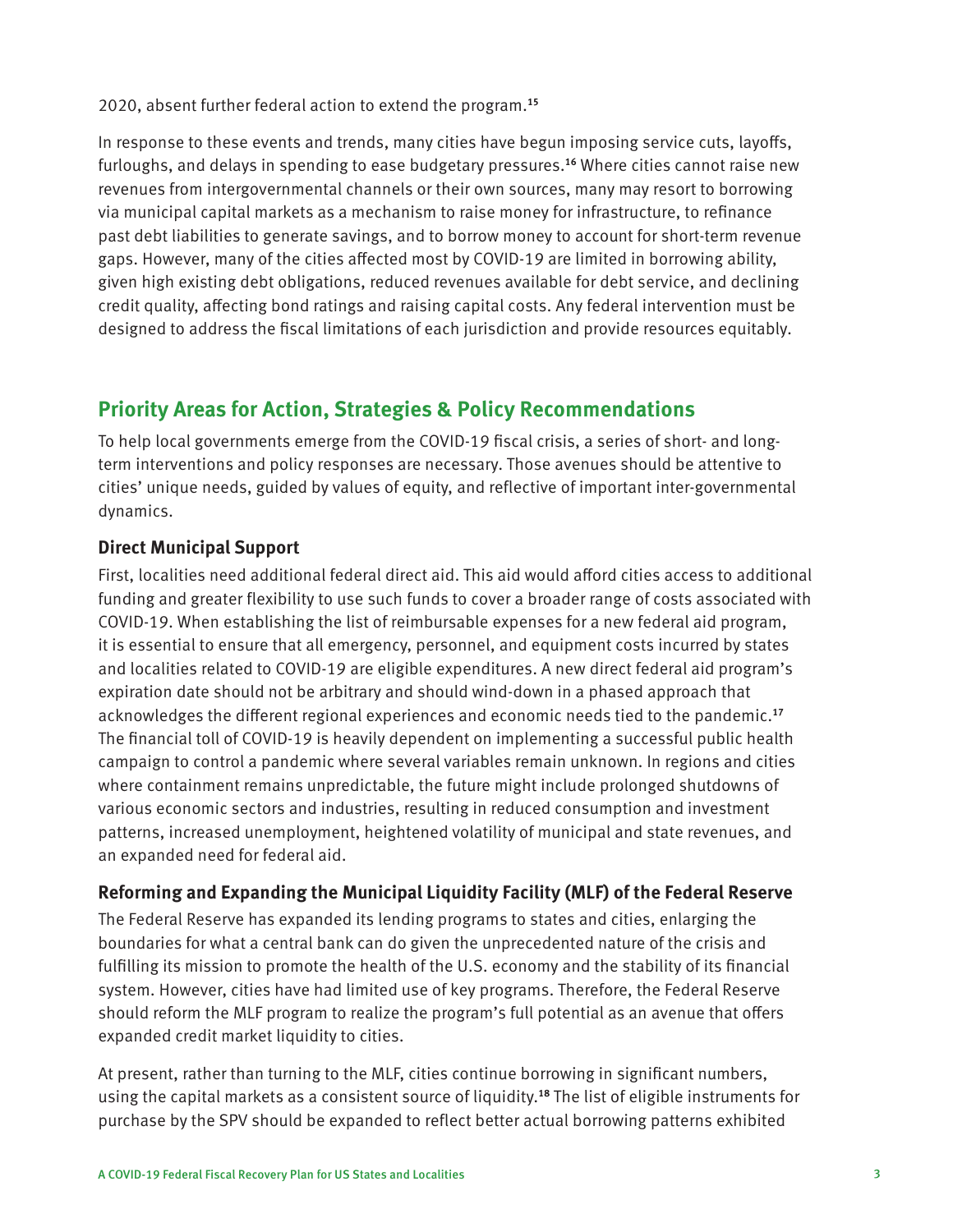by cities accessing the capital markets during the COVID-19 crisis. In addition, the Federal Reserve should examine the efficacy of the fee structure associated with participation in the MLF program. This fee restructuring could expand the degree to which municipal governments use the program and provide issuers with significant savings. The expansion could also include extending the SPV's purchasing authority to include borrowing vehicles critical to helping cities manage the top budgetary stressors arising under COVID-19, such as refunding bonds, where an issuer refinances outstanding bonds by issuing new bonds to reduce their interest costs and generate savings.

If the Federal Reserve expanded the MLF program to include the refinancing and refunding of existing municipal bonds under certain conditions, it could design the program in targeted ways. For example, the Federal Reserve could limit such a program to municipal governments considered to be hardest hit by COVID-19, using the refunding vehicle to generate present and future debt service savings. The Tax Cuts and Jobs Act made previously tax-exempt interest on advance refunding bonds taxable, eliminating or reducing many of the savings generated via advance refunding bonds issued after December 31, 2017.**19** If the Federal Reserve can support issuers by providing a lower transaction cost when they engage in refunding transactions, it can be particularly meaningful in an environment where every single dollar of savings is significant.

For a municipality, this could generate millions of dollars in savings that otherwise would have been allocated to debt service available in their general fund to use for other purposes. A municipality's general fund typically consists of assets and liabilities used to finance most municipal governments' daily and long-term operations. The noted expansion of the MLF could expand a municipal government's available resources to invest in health care, small businesses, housing, and other necessary investments required to stabilize their local economies and prevent further life loss.

The Federal Reserve should also consider re-examining the maximum maturity period for securities issued under the MLF program.**20** Currently, the maximum term is 36 months (an increase from 24 months) when the program was first created in April. An expansion of the maximum term could better support issuers and expand the SPV's use by aligning the SPV's purchasing powers to actual capital market needs and borrowing patterns manifesting during the crisis.

#### **Create a new U.S. Treasury Credit Enhancement Program for Hardest Hit Cities**

The COVID-19 crisis has reached every corner of the country, but the severity of impact has been uneven. Majority-minority cities and communities of color have felt the impact more acutely on economic and human fronts. Cities with large communities of people of color earning low wages tend to be cities of "front line" or "essential" workers. Many of these communities have experienced disproportionate infection rates, mortality rates, unemployment levels, and wage loss, all of which combine with historical barriers in health care access and employment. The Treasury Department has a long history of establishing temporary guarantee programs to address temporary dislocations in credit markets. It should use its broad authority to guarantee the municipal securities obligations of hardest-hit municipalities to lower their overall borrowing costs, particularly where the cities have weaker credit profiles.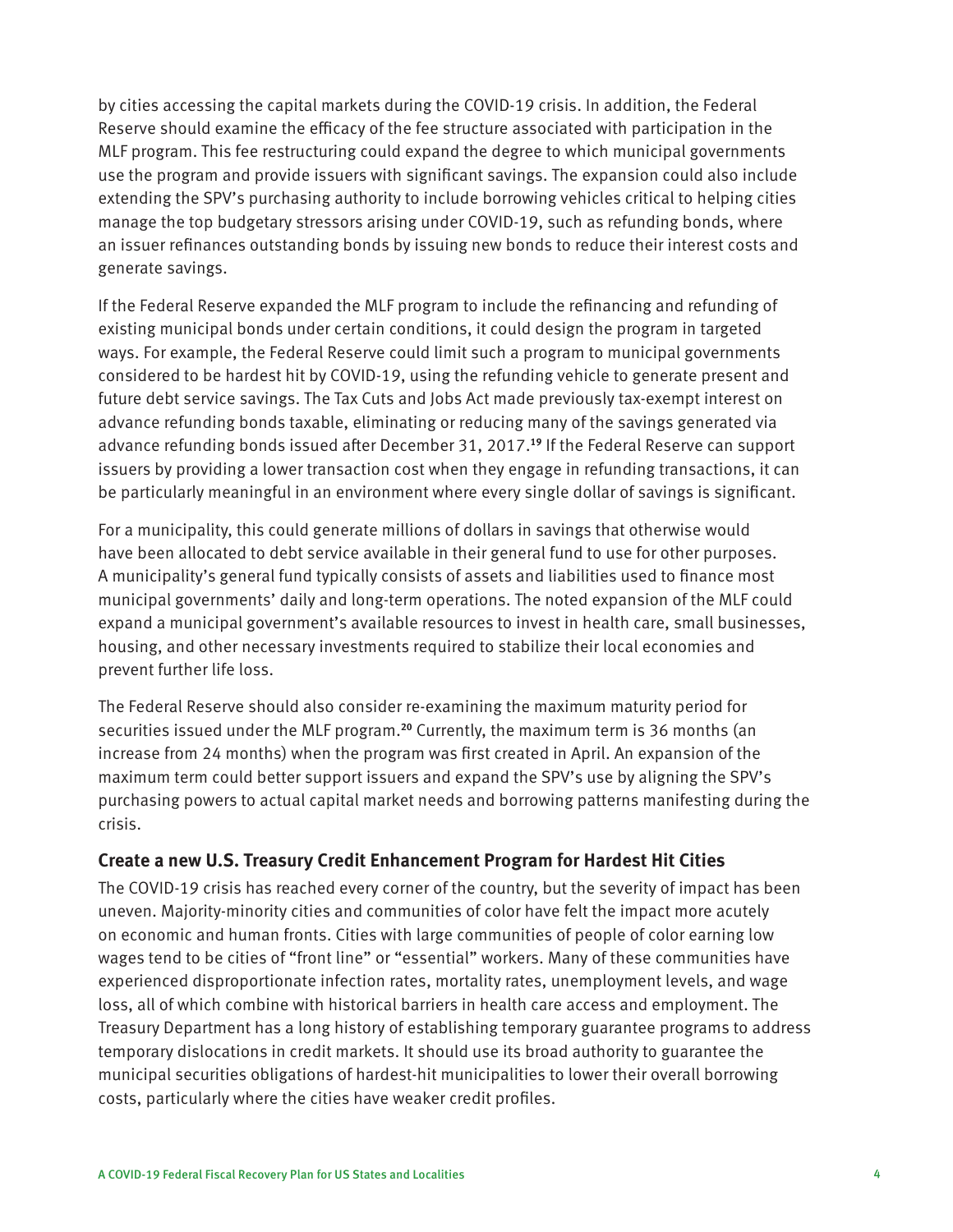In designing the guarantee program, the Treasury should make necessary assets available to support the guarantee and structure the program to ensure participation won't jeopardize the tax-exempt treatment of interest of tax-exempt municipal securities covered by the guarantee. The guarantee program should be designed carefully given potential constitutional and legislative limitations to encourage cities to adopt more sound fiscal management practices and discourage cities from pursuing revenue-raising efforts more likely to exacerbate the crisis's impact on individuals with low incomes.

### **Expand Federal Tax Credit Programs**

The Treasury could also use its expansive powers to create new tax credit programs to support cities facing significant operating and capital expenditure needs in key sectors where the challenge is greatest and integral to funding a healthy functioning community. In the past, tax credit programs have allowed municipal governments to raise money from institutional investors at a zero percent rate in discrete and time-limited programs. For example, Qualified Zone Academy Bonds (QZABs), authorized under Section 54A of the Internal Revenue Code, enabled municipalities to borrow money at zero percent to fund select program and infrastructure expenditures for educational facilities located in economically distressed communities. This includes schools where at least 35% of students came from families whose income was below 130% of the Federal poverty level and other criteria.**21** Investors were compensated with a tax credit from the Treasury rather than interest payments from the municipality.**22** The program included states as meaningful partners, with a structure that provided allocations to states that placed controls on issuance volume by their localities via a volume cap mechanism.**<sup>23</sup>**

Similar programs were enabled for renewable energy, energy conservation, and school construction projects. They represented some of the lowest-cost public financing avenues available for municipal governments funding projects in the noted sectors.**24** If tax credit bond programs are expanded to fund new sectors where cities (particularly those hardest hit) are facing rising investment needs, this can present a crucial source of low-cost capital to further inclusive growth. Expanding zero-percent borrowing avenues via tax credit bond mechanisms will also forestall immediate erosions in solvency and prevent interruption of essential investment. This will enable cities managing extreme deficits, which have declining credit qualities, access to critically important capital in ways they otherwise may not get in traditional capital markets without risking solvency.

Although such actions stand to increase the role of the Treasury in the economy, these policies and programs can be adopted with a measured approach that places proper limitations on the program, including sunset provisions tied to economic indicators of fiscal progress and recovery within cities that could be monitored and administered in partnership with states.

#### **Create a Program to Enhance A Long-Term Plan for Municipal Fiscal Stability**

Recognizing that it is not enough to address acute insolvency risks with short-term relief mechanisms, it is vital to consider the Treasury's role in advancing long-term fiscal strategies. The Treasury should adopt the first comprehensive Urban/Rural Economic & Equity Investment Program for municipal governments. The program would enable hybrid investment in local governments' operations and capital needs guided by two values—advancing fiscal sustainability and furthering a moral and economic imperative to help communities collectively embrace the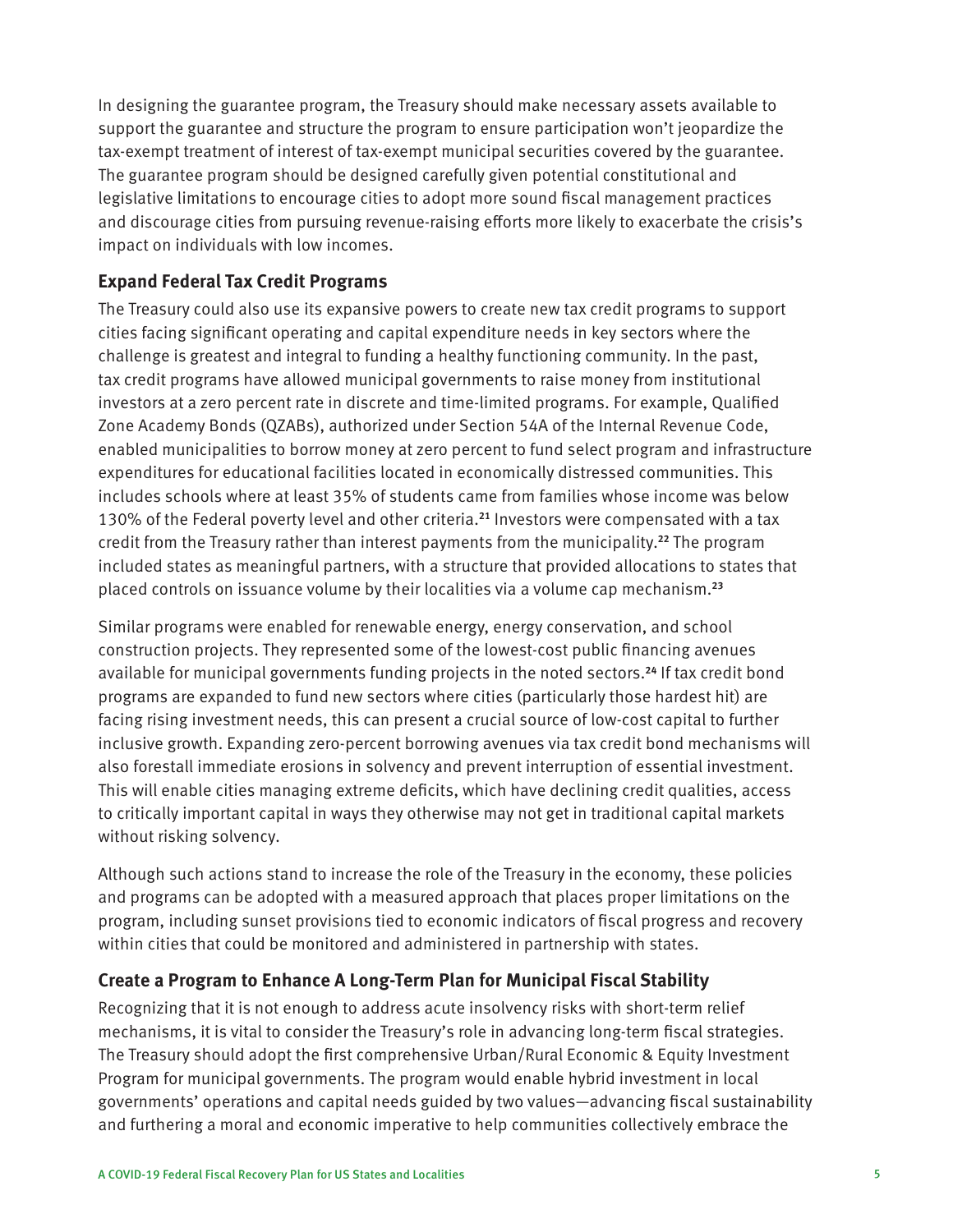promise of inclusive growth.

The program would be the first of its kind. It would elevate the need to approach investment opportunities with a regional lens and to develop essential community facilities and programs in urban and rural areas in ways that leverage multiple potential sources of funding at different stages of projects and initiatives. In this way, funding should be available in several complementary forms:

- Low-interest direct loans, offered on a tax-exempt or taxable basis depending on the nature of the financing and scope of what is to be funded, structured in a revolving loan fund;
- Zero percent loans, where investors are compensated with U.S. Treasury tax credits, where essential tax-exempt purposes are financed;
- A loan guarantee program for municipalities seeking credit enhancement as part of the financing arrangement;
- Grants to support feasibility, planning, and funding for other necessary operations that are essential to the sustainability of the project or initiative being financed; and
- A program that expands land-based financing and value capture mechanisms at scale that enables localities to leverage potentially underutilized funding sources fully.

A priority point system based on population, median household income, racial disparities, and fiscal distress could be implemented to limit funding awards and participation to regional projects or initiatives demonstrating the most significant need for those underserved by traditional market sources of capital and equity metrics (i.e., communities with distinct population size, cities having a median household income below a percentage of the state nonmetropolitan median household income, among others). The priority point system can also be attentive to municipalities that demonstrate challenging revenue practices, such as excessive reliance on revenue from forfeitures, fines, seizures, or highly regressive revenues. It could support them in reducing such practices by broadening their approach to resource mobilization. An over-reliance on the noted revenue sources often disproportionately impacts individuals with low incomes and runs counter to healthy equity outcomes.

Using a revolving fund mechanism coupled with tax credit and direct lending options could allow the program to be self-sustaining. This usage would offer various debt-structuring tools that would encourage participation by small- and mid-sized cities that have mostly been unable to utilize existing federal support to address COVID-19. Revolving fund mechanisms and tax credit programs have been used successfully in federal programs that enable financing of essential purposes such as water, sewers, and schools. They have also been used for decades for economic development purposes, establishing many proven models well suited for this context that could be explored and adapted by the Treasury into one new comprehensive program.**<sup>25</sup>**

The program would be innovative and singular in its approach to economic development with specific attention to regional outcomes and by recognizing that cities are economic growth engines that do not operate in a vacuum separate from community investment and other government actors.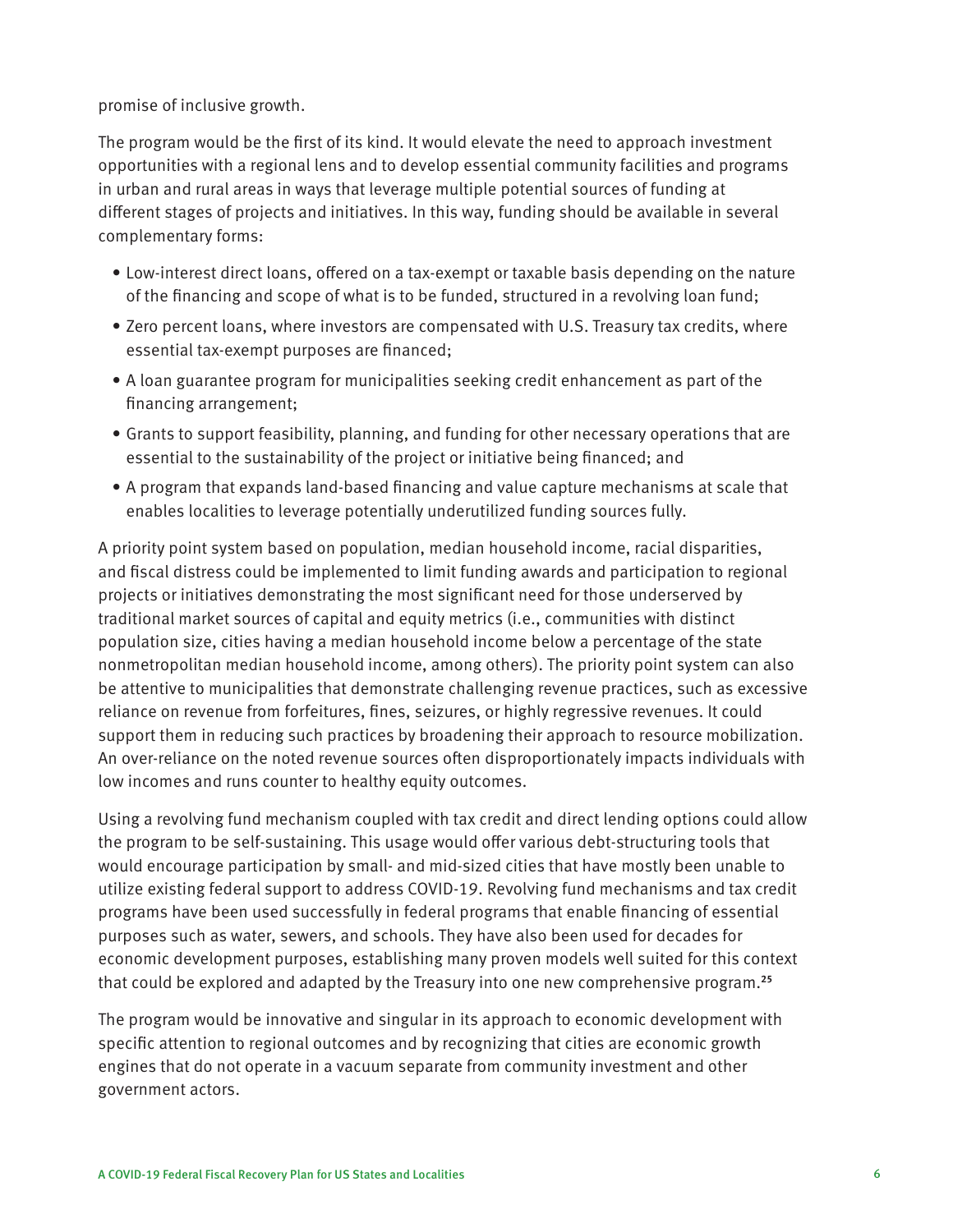# **Conclusion**

Researchers and economists agree that COVID-19 has created fiscal challenges of an unprecedented nature. New solutions are needed to ensure that cities can preserve financial solvency and sustainability while being guided by fairness and equity values for all residents, particularly the most underserved. To date, traditional public finance approaches that encourage local economic development in the United States have been sporadic and lack intentional integration with development, urban planning, equity, and community investment decisions that impact regional outcomes.

The programs and policy recommendations presented here would set the foundation for changing that. They would encourage a first step toward exploring expanded inter-governmental collaboration to ensure that a post-COVID-19 economy can operate at its full potential by introducing new economic inclusion models in which state and local governments can partner to produce strong social outcomes on a regional scale. This paper serves as a point of departure for future research aligned with these recommendations. Research would assess these practices' feasibility, the legislative changes needed, and significant constitutional and legal limitations that must be evaluated to enable these policies and programs at a federal level and support American cities in using them to tocreate and implement successful and sustainable economic futures.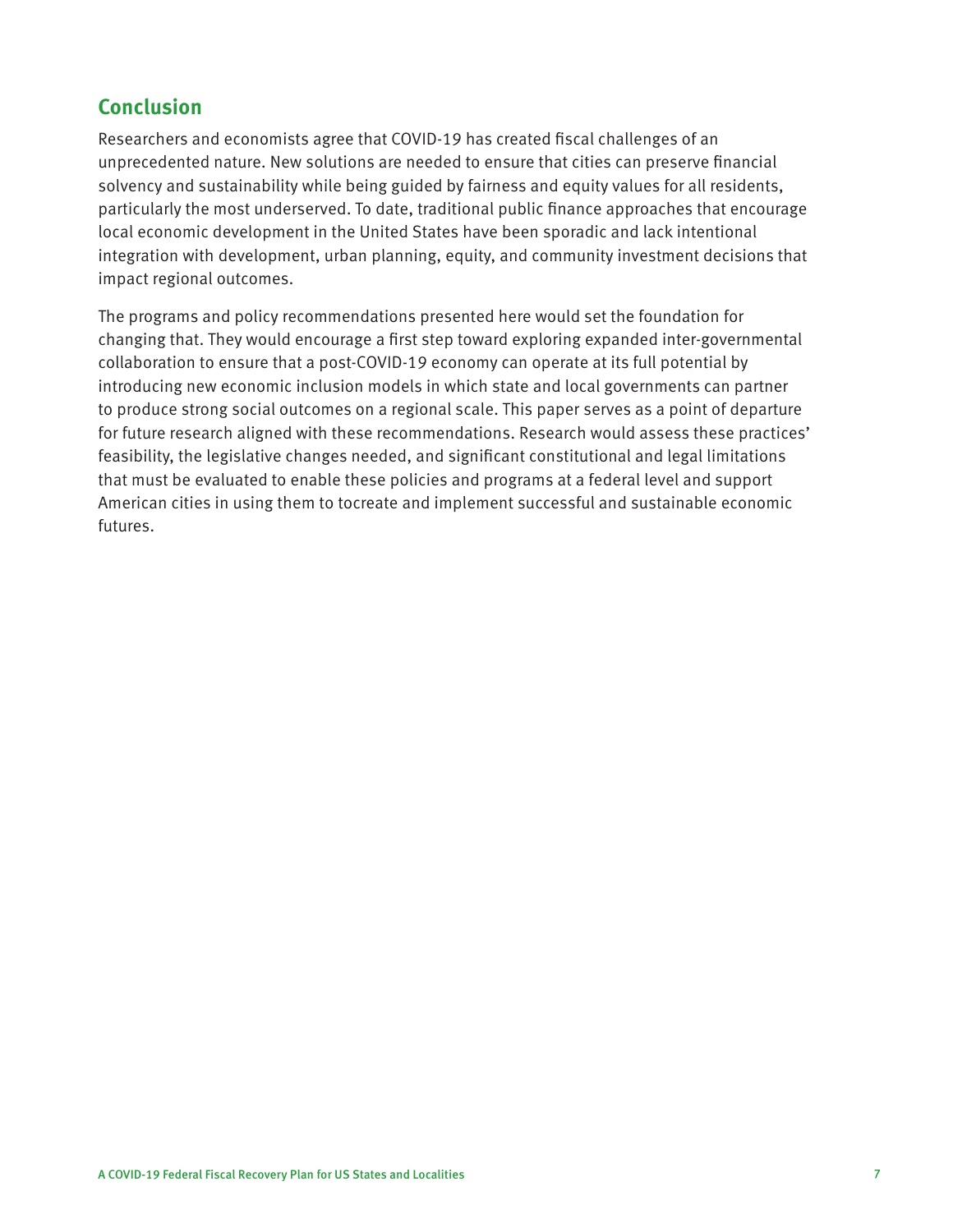# **Notes & References**

1 World Bank. Global Economic Prospects, June 2020. Ed. M. Ayhan Kose and Franziska Ohnsorge (Washington, DC: World Bank, 2020), doi: 10.1596/978-1-4648-1553-9.

2 Christiana K. McFarland and Michael A. Pagano, City Fiscal Conditions 2020. (Washington, DC: National League of Cities, 2020), https://www.nlc.org/resource/cityfiscal-conditions-2020.

3 McFarland and Pagano, City Fiscal Conditions 2020.

4 Ibid.

5 Mark Muro, Robert Maxim, and Jacob Whiton, "The Places a COVID-19 Recession Will Likely Hit Hardest," The Brookings Institute, The Avenue (blog), March 17, 2020, https://www. brookings.edu/blog/the-avenue/2020/03/17/the-places-a-covid-19-recession-will-likely-hithardest/.

6 Muro, Maxim, and Whiton, "The Places a COVID-19 Recession Will Likely Hit Hardest".

7 Mark Hugo Lopez, Lee Rainie, and Abby Budiman, "Financial and health impacts of COVID-19 vary widely by race and ethnicity," Pew Research Center, Fact Tank (blog), May 5, 2020, https://pewrsr.ch/2L15rwr; Patricia Buckley and Akrur Barua, "COVID-19's impact on U.S. income inequality: It's going to get worse before it gets better," Deloitte. Insights (blog), July 23, 2020, https://www2.deloitte.com/us/en/insights/economy/issues-by-the-numbers/covid-19 impact-on-income-inequality.html.

8 Alan J. Auerbach, William G. Gale, Byron Lutz, and Louise Sheiner, "Fiscal Effects of COVID-19," Brookings Papers on Economic Activity, BPEA Conference Drafts, September 24, 2020, https://www.brookings.edu/bpea-articles/fiscal-effects-of-covid-19/.

9 Auerbach, Gale, Lutz, and Sheiner, "Fiscal Effects of COVID-19".

10 Barb Rosewicz, Justin Theal, and Alexandre Fall, "Fiscal 50: State Trends and Analysis. COVID-19 Abruptly Ends Decade of State Tax Revenue Growth," Pew Charitable Trusts, September 6, 2020, https://www.pewtrusts.org/en/research-and-analysis/articles/2020/09/04/covid-19 abruptly-ends-decade-of-state-tax-revenue-growth.

11 Rosewicz, Theal, and Fall, "Fiscal 50".

12 David Park, Yucel Ors, and Michael Wallace, "Local Governments Report Progress on Coronavirus Relief Funds, But Few Unobligated Dollars Remain for Cities and Towns Waiting for Aid," National League of Cities, Cities Speak (blog), August 3, 2020, https://citiesspeak. org/2020/08/03/cares-act-coronavirus-relief-fund-not-enough-to-support-local-governmentreopening-and-recovery/.

13 Federal Reserve Bank of New York. "FAQs: Municipal Liquidity Facility," last modified September 8, 2020, https://www.newyorkfed.org/markets/municipal-liquidity-facility/ municipal-liquidity-facility-faq.